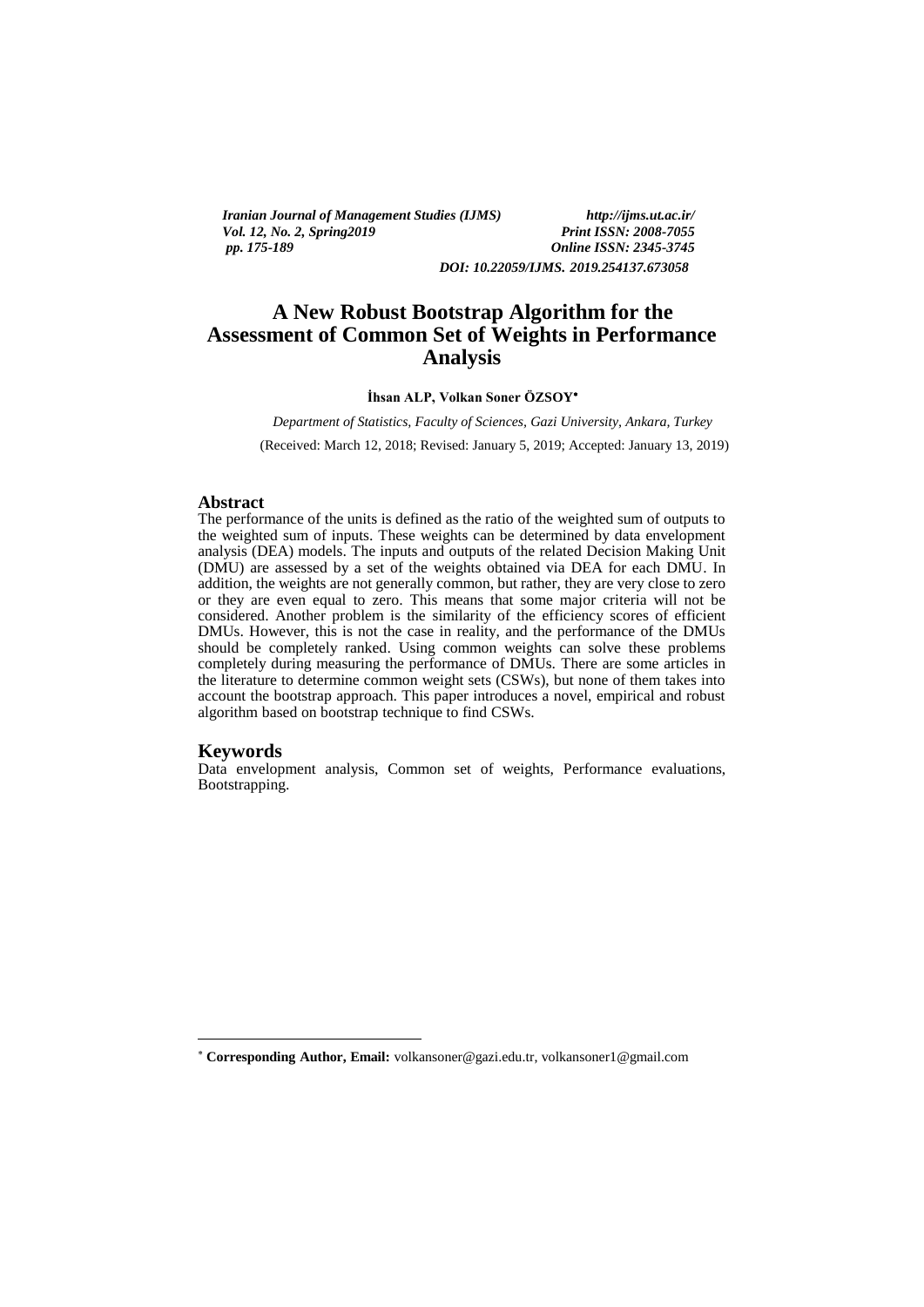#### **Introduction**

Data Envelopment Analysis (DEA) is one of the most popular methods to assess the performance of Decision Making Units (DMUs). DEA is used for the performance assessment of DMUs based on the used multiple inputs and outputs (Charnes et al., 1978). DEA classifies DMUs into two classes such as efficient and inefficient. A DMU is efficient if the efficiency score has equal to 1 and if not, it is inefficient. Generally, some of the weights are very close to zero or they are even equal to zero. This causes the DMU to ignore inputs and outputs during performance evaluation. Therefore, DMUs are not assessed with the same criteria. Another important issue concerns the ranking of DMUs. Because DEA gives 1 score to efficient DMUs, it is not possible to rank DMUs. These are the remarkable difficulties and inadequate facets of DEA.

To come through all of these problems, researchers have been doing some studies and these efforts will probably continue later. The essential ones of these are as follows. Andersen and Petersen (1993) presented a super efficiency DEA model. The difference with classic DEA models is its more than 1 efficiency score assignment for the exceedingly efficient DMUs. The principal attempt to restrict the weights was made by Thompson et al. (1990). Mecit and Alp (2013) proposed the correlation DEA model which generates bounds via correlation coefficient through the addition of new restrictions. Other references on the subject are as follows: Wong and Beasley (1990), Roll et al. (1991), Ganley and Cubbin (1992), Doyle and Green (1994), Sinuany-Stern et al. (1994), Troutt (1995), Torgersen et al. (1996), Cooper and Tone (1997), Mehrabian et al. (1999), Adler et al (2002), Angulo-Meza and Estellita Lins (2002), Kao and Hung (2005), Cook et al. (2007), Podinovski (2007), Liu and Peng (2008) and Bal and Örkcü (2011).

This paper is organized in the following manner. The concept of DEA is briefly reviewed in section 2. Section 3 presents the proposed algorithm to find CSWs with bootstrap technique. After that, two numerical examples are used in section 4 to find new CSWs with bootstrap technique. Finally, in section 5, some conclusions are drawn.

#### **Theoretical Backgrounds**

The assessments of performance are particularly concerned with assessing the activities of firms. Examples include satisfaction per unit, which is a measure stated in the form of a ratio as  $Output / Input$ , and is a usually used measure of efficiency.

Then, efficiency is equal to:

| virtual output       | $u_1y_{10} + u_2y_{20} + \cdots + u_sy_{s0}$ |
|----------------------|----------------------------------------------|
| <i>virtual</i> input | $v_1x_{10} + v_2x_{20} + \cdots + v_mx_{m0}$ |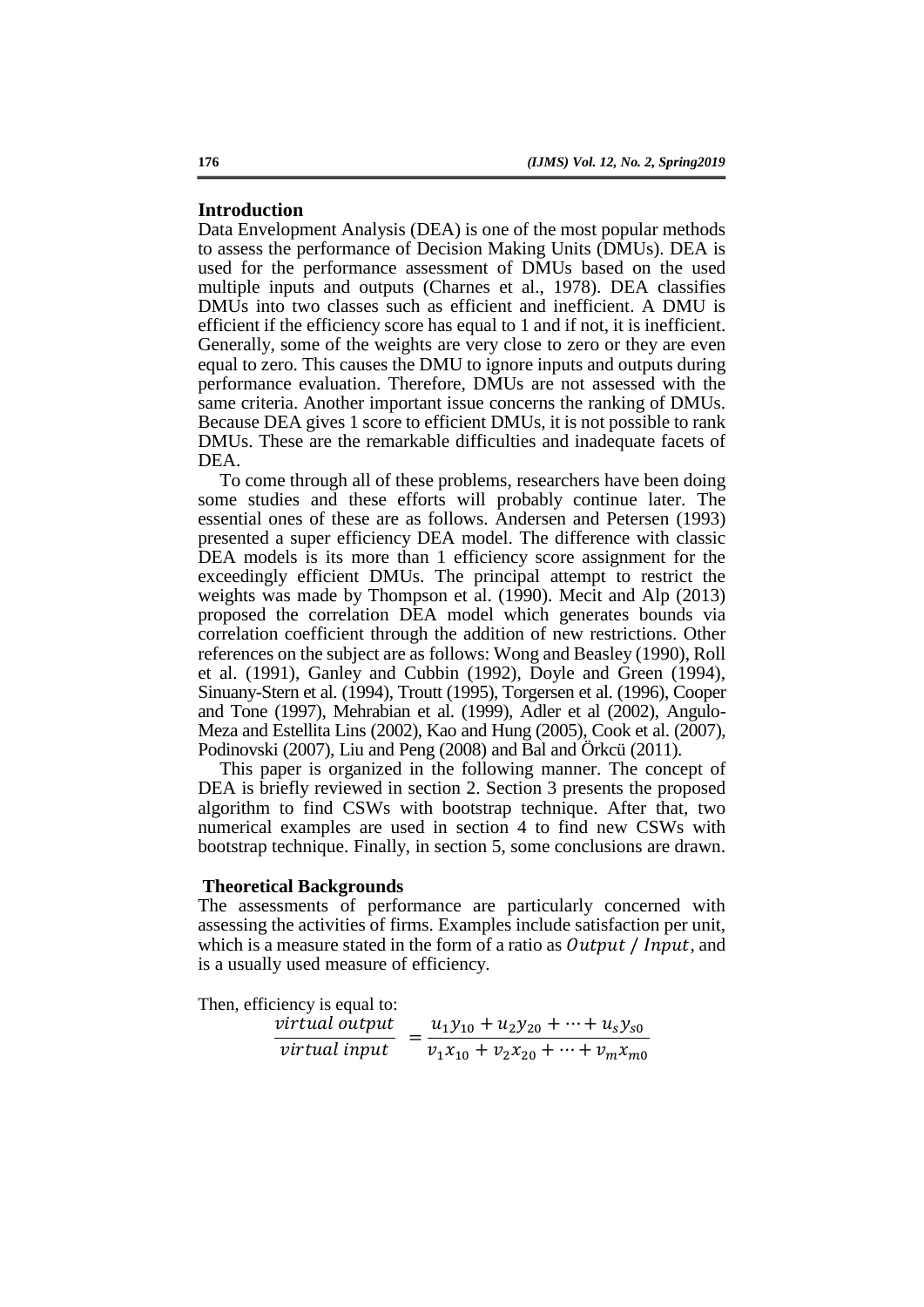where  $u_i$ : weight of i<sup>th</sup> output,  $v_i$ : weight of i<sup>th</sup> input, s: the number of outputs, and m: the number of inputs. There are two methods in determining the weights of inputs and outputs for this ratio value. The first of these methods is a subjective approach, determined by the opinion of an authority. Another method is an objective approach, determined by an approach on the basis of the scientific method. The direct calculation of performance is the computation of weights using these two methods.

There are auxiliary processes in which inputs and outputs used for performance evaluation are considered as dependent or independent variables. Obtained results can be used as the score of its adoption in the ranking of DMUs after implementing some related statistical techniques such as regression line, canonical correlation analysis (Friedman and Sinuany-Stern, 1997), factor analysis and discriminant analysis (Sinuany-Stern et al., 1994; Sinuany-Stern and Friedman, 1998).

## **Data Envelopment Analysis**

Charnes et al. (1978) introduced the CCR model in DEA for the first time. To maximize efficiency scores, the CCR model calculates the weights for each DMU that is designed to assign different weights. Input-oriented CCR model has been formulated in the following format under the assumption of constant returns to scale (CRS):

$$
\max \theta_0 = \sum_{r=1}^{s} u_r y_{r0} / \sum_{i=1}^{m} v_i x_{i0}
$$
\n
$$
\sum_{r=1}^{s} u_r y_{rj} / \sum_{i=1}^{m} v_i x_{ij} \le 1 \quad j = 1, 2, ..., n
$$
\n
$$
u_r, v_i \ge 0 \quad (r = 1, 2, ..., s \quad i = 1, 2, ..., m)
$$
\n(1)

The translated version to linear programming model of input oriented CCR is as follows:

$$
\theta_0 = max \sum_{r=1}^{s} u_r y_{r0}
$$
  

$$
\sum_{i=1}^{m} v_i x_{i0} = 1
$$
  

$$
\sum_{r=1}^{s} u_r y_{rj} - \sum_{i=1}^{m} v_i x_{ij} \le 0 \quad j = 1, 2, ..., n
$$
  

$$
u_r, v_i \ge 0 \quad (r = 1, 2, ..., s \quad i = 1, 2, ..., m)
$$
 (2)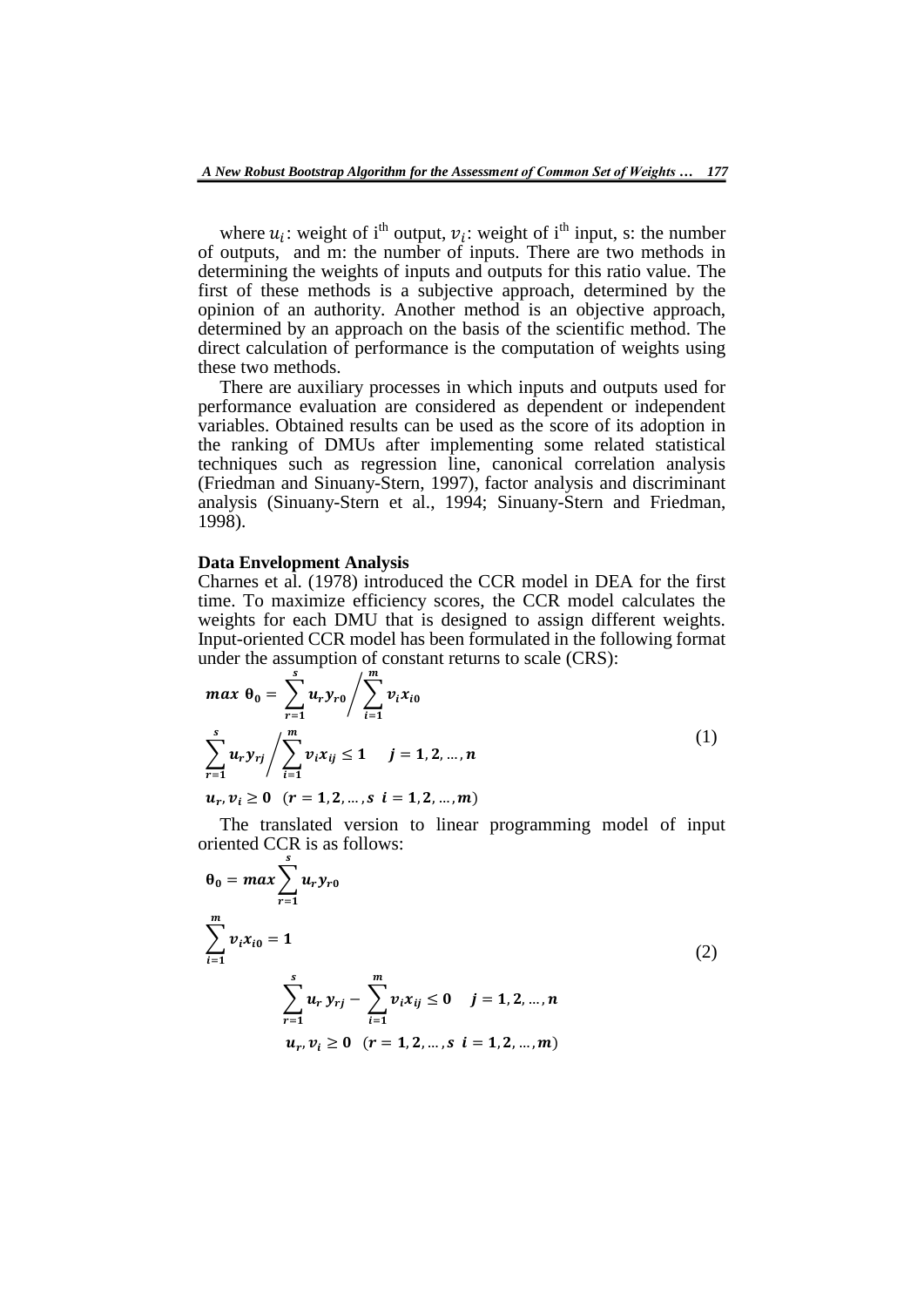where:  $\theta_0$ : the efficiency score for the DMU<sub>0</sub>, x: input, y: output, u: the output weights,  $v$ : the input weights, and  $m$ ,  $s$ , and  $n$  are number of inputs, outputs and DMUs, respectively.

#### **Bootstrap Approach**

Bootstrapping is a form of larger class methods, which is re-sampled from the original data set, and therefore referred to as resampling procedures. Similar to Bootstrapping, some resampling procedures, such as jackknife (Quenouille, 1949) and permutation methods (Fisher, 1935; Pitman, 1937; 1938) have a long history.

After the bootstrap was invented , the research operations on it increased exponentially. Initially, there were various academic advancements on the asymptotic coherence of the bootstrap estimates. It soon came to be accepted in the statistical community and recognized in the natural sciences (Casella, 2003). Therefore, it has been applied to an extensive class of applications such as time series analysis, nonlinear regression, error rate estimation in discriminant analysis and logistic regression.

Generally, you may be asked to estimate a parameter with an *n-*size sample or to specify a standard error or parametric range of privacy or to test a hypothesis about the parameter. These difficult tasks can be undertaken via bootstrap because it does not make any parametric assumptions. The bootstrap idea is simply to replace the unknown population distribution with the known empirical distribution (Efron, 1982, 1993; Chernick, 2008).

Pigeot (2001) compares the basic principles of two resampling techniques, namely the jackknife and the bootstrap. The bootstrap is more flexible than the jackknife and is currently the most popular resampling technique. Therefore, the bootstrap method is preferred to find the most optimal CSWs as an auxiliary tool in the presented algorithm in the next section.

#### **An Algorithm to Find CSW with Bootstrap Technique**

In this section, we propose a new algorithm to find a CSW vector based on bootstrap (hereafter, CSWB) technique. The new algorithm steps are as follows:

*Step 1*. Calculate vectors  $(v_{km}^*, u_{ks}^*)$  which are the weights of inputs and outputs respectively. The efficiency scores  $(\theta_k^*)$  for each DMUs  $(k = 1, ..., n)$  are obtained by solving the linear programming model (2).

Note that the weights for the first DMU are expressed as  $(u_{11}^*)$ ,  $u_{12}^*, u_{13}^*, \dots, u_{1s}^*$ ) for outputs and  $(v_{11}^*, v_{12}^*, v_{13}^*, \dots, v_{1m}^*)$  for inputs whereas the weights for  $n^{th}$  DMU are expressed as  $(u_{n1}^*)$  $u_{n2}^*, u_{n3}^*, \dots, u_{nS}^*$  for outputs and  $(v_{n1}^*, v_{n2}^*, v_{n3}^*, \dots, v_{nm}^*)$  for inputs.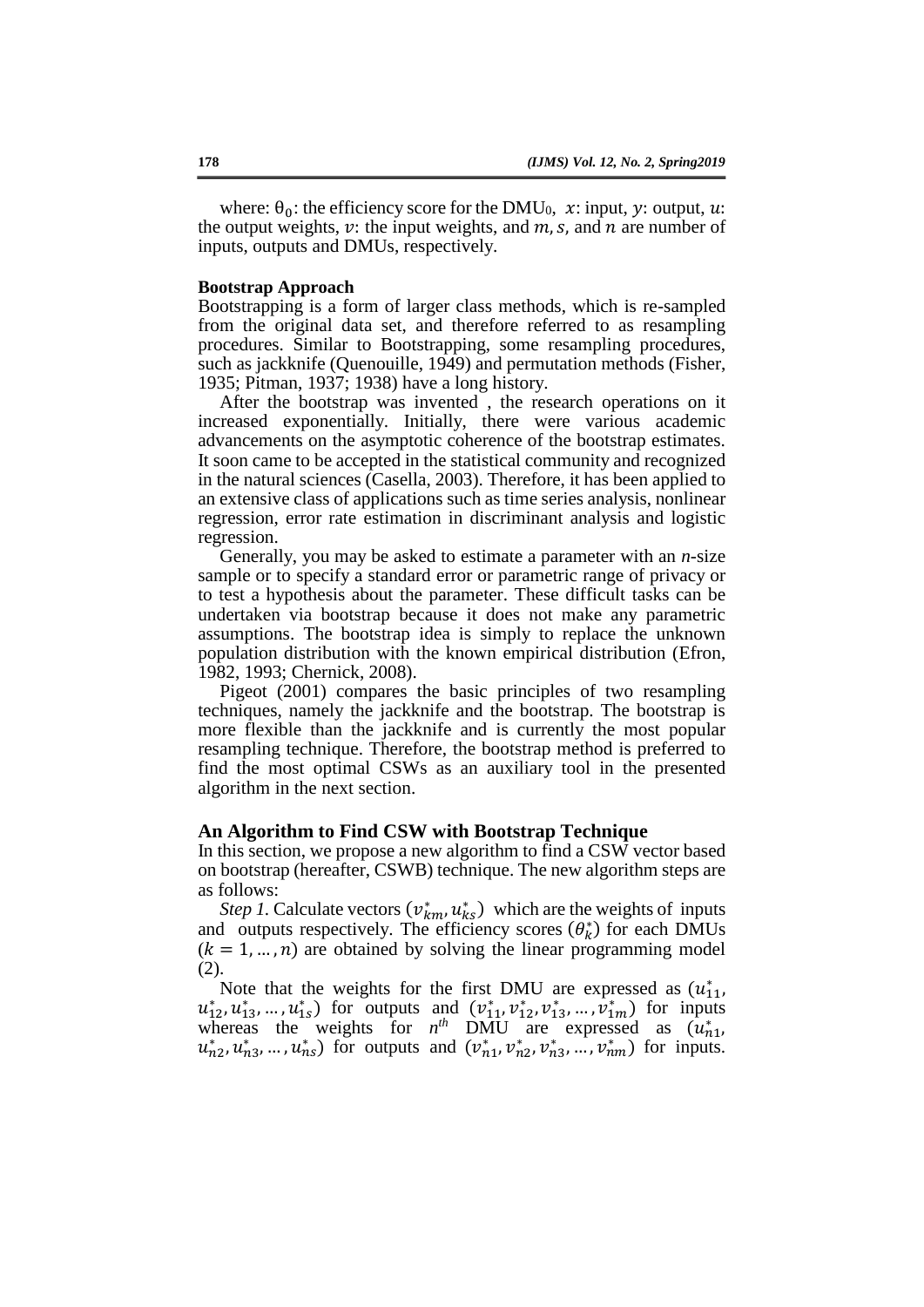Thus, when the efficiency scores of all DMUs are obtained, a weight matrix of  $n \times s$  dimension is obtained for outputs while a weight matrix of  $n \times m$  dimension is obtained for inputs. Furthermore, the model which contained in this step can be each of the DEA models. However, only input-oriented CCR model is presented in the current study.

*Step 2.* New *n-*dimensional DMUs are drawn with resampling by replacement from *n-*dimensional DMUs. *n-*dimensional bootstrap DMU sample was generated for each of the DMUs.

*Step 3*. Calculate the weights of inputs  $(v_{km}^{*b})$  and outputs  $(u_{ks}^{*b})$  and the efficiency scores  $(\theta_k^{*b})$  for each DMUs in bootstrap sample by solving the following linear programming model.

$$
\theta_{k}^{b} = \max \sum_{r=1}^{s} u_{r}^{b} y_{rk}
$$
\n
$$
\sum_{i=1}^{m} v_{i}^{b} x_{ik} = 1
$$
\n
$$
\sum_{r=1}^{s} u_{r}^{b} y_{rj} - \sum_{i=1}^{m} v_{i}^{b} x_{ij} \le 0 \quad j \in \{ \text{Boostrap Sample} \}
$$
\n
$$
u_{r}, v_{i} \ge 0 \quad (r = 1, ..., s \quad i = 1, ..., m)
$$
\n(3)

where  $b$ , which is the upper index, indicates the repetition of the bootstrap. In addition, the output weights of  $k^{th}$  DMU are expressed as  $u_{k_1}^{*b}, u_{k_2}^{*b}, u_{k_3}^{*b}, \dots, u_{k_s}^{*b}$  and the input weights are expressed as  $v_{k1}^{*b}, v_{k2}^{*b}, v_{k3}^{*b}, \dots, v_{km}^{*b}$  for  $b^{th}$  bootstrap repetition.

*Step 4.* Repeat steps 2–3 *B* times to obtain robust weights  $\{\hat{u}_r \hat{v}_i; b = 1, ..., B\}$ . We repeated the procedure 2000 times to ensure appropriate accuracy. The equations (4) and (5) are used to obtain the robust weights of output and input  $(4)$ 

$$
\hat{u}_r^* = \frac{1}{n} \sum_{j=1}^n \left( \frac{\sum_{b=1}^B u_{jr}^{*b}}{B} \right), \qquad r = 1, \dots, s
$$
 (4)

$$
\hat{v}_i^* = \frac{1}{n} \sum_{j=1}^{n} \left( \frac{\sum_{b=1}^B v_{ji}^{*b}}{B} \right), \qquad i = 1, ..., m
$$
 (5)

*Step 5.* Calculate efficiency scores for each DMU. The efficiency score for  $DMU_0$  is calculated as follows:

$$
\widehat{E}_0 = \sum_{r=1}^s \widehat{u}_r^* y_{r0} / \sum_{i=1}^m \widehat{v}_i^* x_{i0}
$$
\n
$$
\tag{6}
$$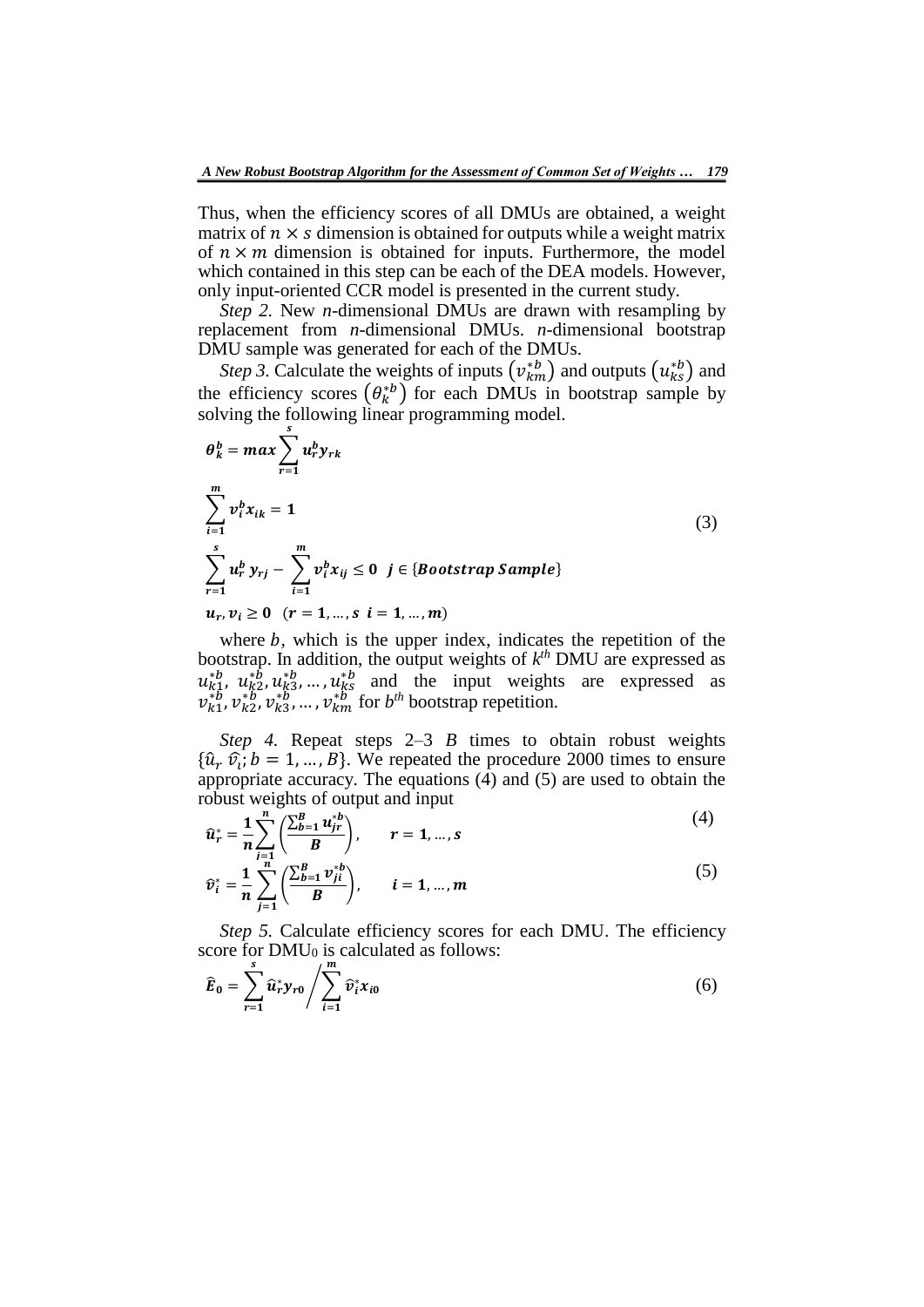## **Illustrative Examples**

To illustrate the important role of the CSWB method in determining a CSWs in the efficiency evaluation, we use two numerical examples in this section.

#### **First Example: Forest districts of Taiwan**

A numerical case adopted by Kao and Hung (2005) is explained in this part. In addition, the common weights for DEA model are determined. Kao and Hung (2005) demonstrated their solution method for the problem by displaying their example. Makui et al. (2008) studied the earlier example to find CSWs using their goal programming method. In this study, this example is investigated with the proposed approach and its outcomes are compared with earlier studies. Thus, the current research is concerned with the assessment of 17 forest districts of Taiwan. Each forest district has four inputs and three outputs. The detail of inputs and outputs are shown in Appendix 1-A.

**Table 1. CCR scores and weights of inputs and outputs**

|                                                                   | CCR                                                                  |                   | <b>Weights of Outputs</b> |                |        |                            | <b>Weights of Inputs</b> |            |
|-------------------------------------------------------------------|----------------------------------------------------------------------|-------------------|---------------------------|----------------|--------|----------------------------|--------------------------|------------|
| <b>DMU<sub>s</sub></b>                                            | <b>Score</b>                                                         | U1                | U <sub>2</sub>            | U <sub>3</sub> | V1     | V <sub>2</sub>             | V <sub>3</sub>           | V4         |
| 1                                                                 | 1                                                                    | 0.0000            | 0.0000                    | 0.0003         | 0.0000 | 0.0000                     | 0.0203                   | 0.0000     |
| $\overline{\mathbf{c}}$                                           | 1                                                                    | 0.0000            | 0.0057                    | 0.0000         | 0.0009 | 0.0075                     | 0.0000                   | 0.0000     |
| $\overline{3}$                                                    | 1                                                                    | 0.0072            | 0.0000                    | 0.0000         | 0.0027 | 0.0009                     | 0.0028                   | 0.0000     |
| $\overline{4}$                                                    | 1                                                                    | 0.0000            | 0.0076                    | 0.0000         | 0.0031 | 0.0085                     | 0.0000                   | 0.0000     |
| 5                                                                 | 1                                                                    | 0.0216            | 0.0000                    | 0.0000         | 0.0133 | 0.0000                     | 0.0090                   | 0.0004     |
| 6                                                                 | $\mathbf{1}$                                                         | 0.0000            | 0.0052                    | 0.0000         | 0.0031 | 0.0046                     | 0.0000                   | 0.0008     |
| 7                                                                 | 1                                                                    | 0.0000            | 0.0083                    | 0.0000         | 0.0000 | 0.0000                     | 0.1052                   | 0.0000     |
| 8                                                                 | 1                                                                    | 0.0005            | 0.0078                    | 0.0000         | 0.0000 | 0.0121                     | 0.0000                   | 0.0000     |
| 9                                                                 | 1                                                                    | 0.0220            | 0.0000                    | 0.0000         | 0.0000 | 0.0044                     | 0.0171                   | 0.0000     |
| 10                                                                | 0.9403                                                               | 0.0000            | 0.0071                    | 0.0000         | 0.0000 | 0.0068                     | 0.0003                   | 0.0035     |
| 11                                                                | 0.9346                                                               | 0.0000            | 0.0048                    | 0.0000         | 0.0000 | 0.0045                     | 0.0002                   | 0.0024     |
| 12                                                                | 0.8290                                                               | 0.0052            | 0.0055                    | 0.0000         | 0.0000 | 0.0077                     | 0.0042                   | 0.0000     |
| 13                                                                | 0.7997                                                               | 0.0000            | 0.0043                    | 0.0000         | 0.0000 | 0.0041                     | 0.0002                   | 0.0021     |
| 14                                                                | 0.7733                                                               | 0.0048            | 0.0076                    | 0.0000         | 0.0000 | 0.0077                     | 0.0027                   | 0.0040     |
| 15                                                                | 0.7627                                                               | 0.0000            | 0.0056                    | 0.0000         | 0.0000 | 0.0065                     | 0.0032                   | 0.0000     |
| 16                                                                | 0.7435                                                               | 0.0000            | 0.0067                    | 0.0000         | 0.0010 | 0.0087                     | 0.0000                   | 0.0000     |
| 17                                                                | 0.6873                                                               | 0.0153            | 0.0000                    | 0.0000         | 0.0058 | 0.0018                     | 0.0061                   | 0.0000     |
| Note:                                                             |                                                                      | U1: Main product, |                           | U2: Soil cons. |        | U3: Recreation V1: Budget, |                          | V2:Initial |
|                                                                   | stocking, V3: Labor Land                                             |                   |                           |                |        |                            |                          |            |
|                                                                   | Note that in the CCR solution from Table 1, the weights of some      |                   |                           |                |        |                            |                          |            |
|                                                                   |                                                                      |                   |                           |                |        |                            |                          |            |
|                                                                   | DMUs are 0 or very close to 0. This implies that some inputs and     |                   |                           |                |        |                            |                          |            |
|                                                                   | outputs are not considered. This is one of the weaknesses of the DEA |                   |                           |                |        |                            |                          |            |
| in performance evaluation. Important inputs and outputs are being |                                                                      |                   |                           |                |        |                            |                          |            |
|                                                                   | ignored for performance evaluations. Decision makers have objections |                   |                           |                |        |                            |                          |            |
|                                                                   | to this type of assessment.                                          |                   |                           |                |        |                            |                          |            |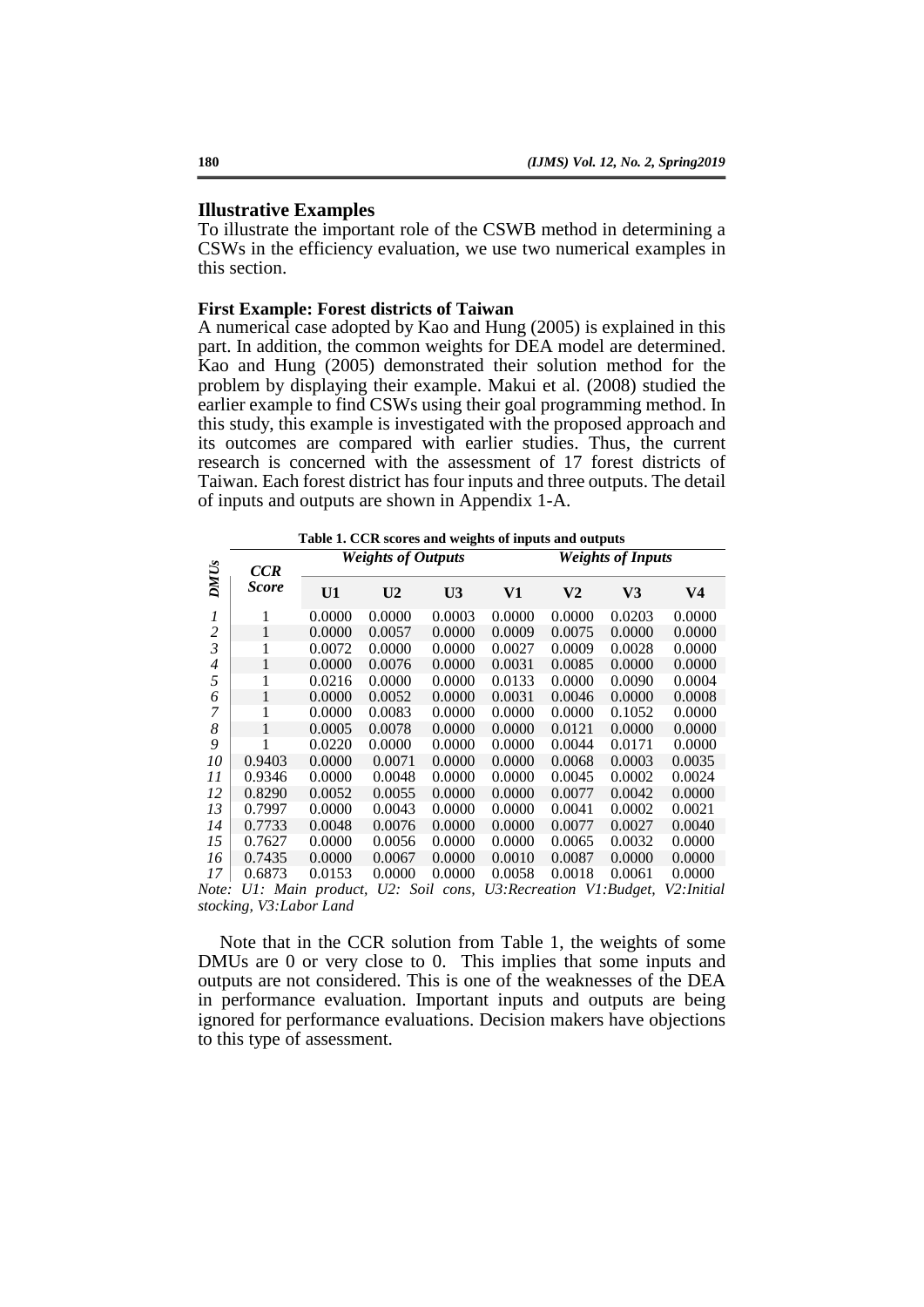The results obtained through the application of the five steps of the proposed CSWB algorithm are shown in Table 2. Table 2 and Figure  $1(a)$  show the weights of the inputs and outputs according to the B (B: number of repetitions) times (5, 25, 250, 500, 1000, 1500, 2000) mentioned in the fourth step of given algorithm. Note that except for U3 weight, all weights increase when the simulation repetitions increase. It is observed that all of the weights are zero or very close to zero, especially as shown in the first relatively few repetitions. In the last row, the estimated weights have a reasonable size.

**Table 2. Common weights of CSWB algorithm for forest districts of Taiwan**

| Number of        | <b>Weights of Outputs</b> |                |                |        | Weights of Inputs |        |                |  |  |
|------------------|---------------------------|----------------|----------------|--------|-------------------|--------|----------------|--|--|
| Repetition $(B)$ | U1                        | U <sub>2</sub> | U <sub>3</sub> | V1     | V2                | V3     | V <sub>4</sub> |  |  |
| 5                | 0.0000                    | 0.0000         | 0.0000         | 0.0000 | 0.0000            | 0.0000 | 0.0000         |  |  |
| 25               | 0.0000                    | 0.0000         | 0.0000         | 0.0000 | 0.0001            | 0.0001 | 0.0001         |  |  |
| 100              | 0.0001                    | 0.0001         | 0.0000         | 0.0000 | 0.0002            | 0.0003 | 0.0003         |  |  |
| 250              | 0.0004                    | 0.0003         | 0.0000         | 0.0001 | 0.0005            | 0.0007 | 0.0007         |  |  |
| 500              | 0.0007                    | 0.0006         | 0.0000         | 0.0002 | 0.0010            | 0.0013 | 0.0014         |  |  |
| 1000             | 0.0015                    | 0.0011         | 0.0001         | 0.0004 | 0.0020            | 0.0026 | 0.0028         |  |  |
| 1500             | 0.0022                    | 0.0017         | 0.0001         | 0.0006 | 0.0030            | 0.0040 | 0.0041         |  |  |
| 2000             | 0.0030                    | 0.0023         | 0.0001         | 0.0008 | 0.0040            | 0.0053 | 0.0055         |  |  |

Table 3 shows the efficiency scores for all DMUs according to B repetitions. The discrimination power of DEA is increasing at this point and the important DMU becomes more important. It is expected to exceed the value 1 of the efficiency scores due to the increase in weights. If some values are greater than one in weights, all values can be standardized by dividing the maximum weight.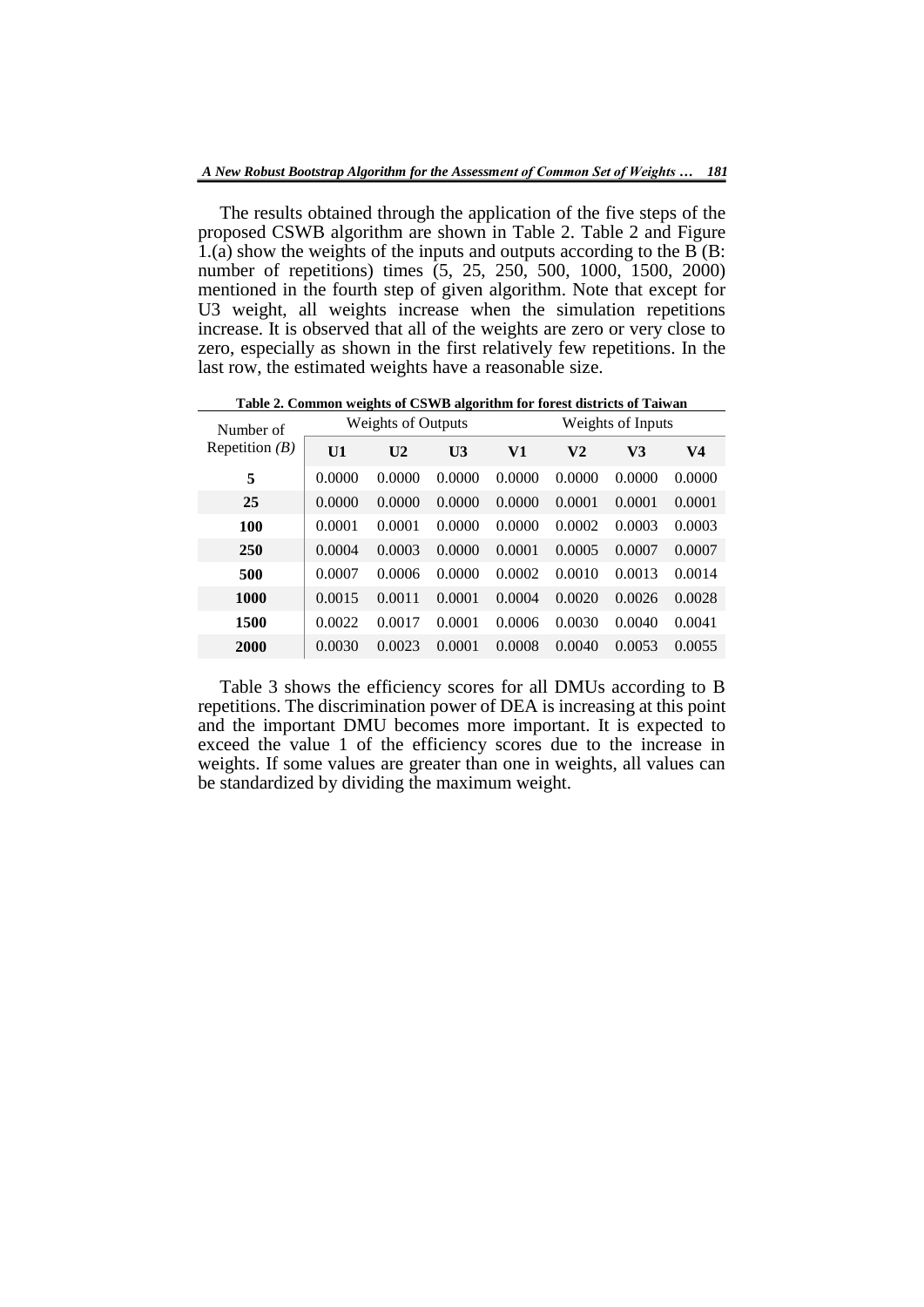| Table 3. Efficiency scores of DMUs based on CSWB algorithm for forest districts |        |        |        |                            |        |        |        |
|---------------------------------------------------------------------------------|--------|--------|--------|----------------------------|--------|--------|--------|
| <b>DISTRICT</b>                                                                 |        |        |        | NUMBER OF REPETITION $(B)$ |        |        |        |
| (DMUS)                                                                          | 5      | 25     | 250    | 500                        | 1000   | 1500   | 2000   |
| 1                                                                               | 0.6383 | 0.8112 | 0.8653 | 0.9533                     | 1.0793 | 1.1170 | 1.1353 |
| $\mathbf{2}$                                                                    | 0.3238 | 0.3434 | 0.3570 | 0.3572                     | 0.3589 | 0.3602 | 0.3611 |
| 3                                                                               | 0.3680 | 0.3762 | 0.3579 | 0.3577                     | 0.3565 | 0.3557 | 0.3553 |
| $\overline{\mathbf{4}}$                                                         | 0.2442 | 0.2615 | 0.2756 | 0.2760                     | 0.2781 | 0.2798 | 0.2810 |
| 5                                                                               | 0.3573 | 0.3798 | 0.3995 | 0.4006                     | 0.4030 | 0.4050 | 0.4065 |
| 6                                                                               | 0.4809 | 0.5095 | 0.5525 | 0.5652                     | 0.5812 | 0.5868 | 0.5907 |
| 7                                                                               | 0.1644 | 0.1771 | 0.1856 | 0.1856                     | 0.1872 | 0.1885 | 0.1892 |
| 8                                                                               | 0.2851 | 0.3081 | 0.3152 | 0.3190                     | 0.3256 | 0.3281 | 0.3293 |
| 9                                                                               | 0.3121 | 0.3587 | 0.3890 | 0.4074                     | 0.4343 | 0.4437 | 0.4490 |
| 10                                                                              | 0.2907 | 0.3074 | 0.3191 | 0.3196                     | 0.3213 | 0.3224 | 0.3232 |
| 11                                                                              | 0.2296 | 0.2380 | 0.2438 | 0.2430                     | 0.2425 | 0.2423 | 0.2422 |
| 12                                                                              | 0.2348 | 0.2519 | 0.2607 | 0.2612                     | 0.2629 | 0.2642 | 0.2651 |
| 13                                                                              | 0.2337 | 0.2443 | 0.2493 | 0.2490                     | 0.2490 | 0.2492 | 0.2494 |
| 14                                                                              | 0.2575 | 0.2731 | 0.2827 | 0.2833                     | 0.2848 | 0.2858 | 0.2865 |
| 15                                                                              | 0.1643 | 0.1740 | 0.1821 | 0.1819                     | 0.1829 | 0.1837 | 0.1842 |
| 16                                                                              | 0.1223 | 0.1276 | 0.1281 | 0.1279                     | 0.1282 | 0.1284 | 0.1285 |
| 17                                                                              | 0.1880 | 0.2015 | 0.2052 | 0.2056                     | 0.2069 | 0.2079 | 0.2085 |

The correlation test of the scores of earlier, different methods was performed and the results are shown in Table 4. A Spearman rank correlation test (Daniel, 1990), with an *r<sup>s</sup>* statistic equal to 0.4781, 0.4347, 0.4856, 0.6074, 0.4204, 0.8136 and 0.9007, shows that the ranks of some previously studied models in the literature are correlated, with *p<0.001*. **Table 4. Correlation results for forest districts**

| Table 4. Correlation results for forest districts |                                |  |  |  |  |  |
|---------------------------------------------------|--------------------------------|--|--|--|--|--|
| Model                                             | <b>Correlation Coefficient</b> |  |  |  |  |  |
| <b>CCR</b>                                        | 47,81%                         |  |  |  |  |  |
| <b>MAD</b>                                        | 43,47%                         |  |  |  |  |  |
| <b>MSE</b>                                        | 48,56%                         |  |  |  |  |  |
| <b>MAX</b>                                        | 60,74%                         |  |  |  |  |  |
| Makui et al. (2008)                               | 42.04%                         |  |  |  |  |  |
| Razavi et al. (2014)                              | 81,36%                         |  |  |  |  |  |
| Alp(2016)                                         | 90,07%                         |  |  |  |  |  |
|                                                   |                                |  |  |  |  |  |

# **Second example: manufacturing systems**

In this example, a data set that has been studied in Shang and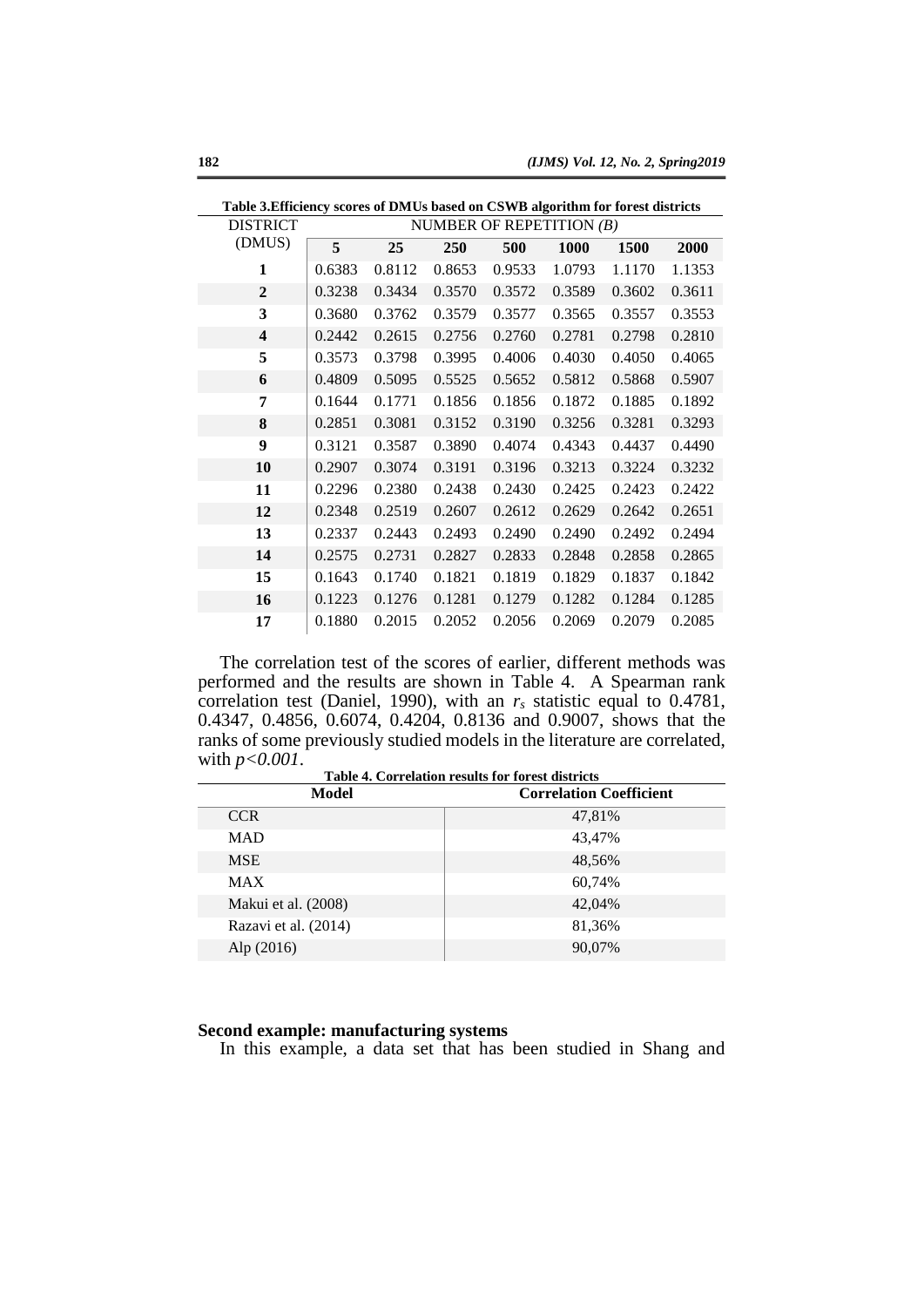Sueyoshi (1995), Li and Reeves (1999) and Lam and Bai (2011) is used. This data includes a set of twelve manufacturing systems with two inputs and four outputs. The detailed inputs and outputs are shown in Appendix 1-B.

| <b>SYSTEM</b>           | <b>CCR</b>   | <b>Weights of Outputs</b><br><b>Weights of Inputs</b> |                |                |                |        |                |
|-------------------------|--------------|-------------------------------------------------------|----------------|----------------|----------------|--------|----------------|
| (DMUS)                  | <b>SCORE</b> | U1                                                    | U <sub>2</sub> | U <sub>3</sub> | U <sub>4</sub> | V1     | V <sub>2</sub> |
| 1                       | 1.0000       | 0.0238                                                | 0.0000         | 0.0000         | 0.0000         | 0.0588 | 0.0000         |
| $\overline{2}$          | 1.0000       | 0.0145                                                | 0.0000         | 0.0000         | 0.0146         | 0.0499 | 0.0397         |
| 3                       | 0.9824       | 0.0283                                                | 0.0000         | 0.0162         | 0.0009         | 0.0850 | 0.0000         |
| $\overline{\mathbf{4}}$ | 1.0000       | 0.0238                                                | 0.0000         | 0.0070         | 0.0159         | 0.0847 | 0.0273         |
| 5                       | 1.0000       | 0.0000                                                | 0.0000         | 0.0833         | 0.0000         | 0.1053 | 0.0000         |
| 6                       | 1.0000       | 0.0000                                                | 0.0000         | 0.0614         | 0.0420         | 0.2088 | 0.0000         |
| 7                       | 1.0000       | 0.0000                                                | 0.0188         | 0.0312         | 0.0144         | 0.1610 | 0.0000         |
| 8                       | 0.9614       | 0.0211                                                | 0.0040         | 0.0000         | 0.0118         | 0.0758 | 0.0262         |
| 9                       | 1.0000       | 0.0000                                                | 0.0000         | 0.0000         | 0.0552         | 0.2725 | 0.0000         |
| 10                      | 0.9535       | 0.0000                                                | 0.0278         | 0.0000         | 0.0000         | 0.0877 | 0.0610         |
| 11                      | 0.9831       | 0.0206                                                | 0.0000         | 0.0000         | 0.0031         | 0.0564 | 0.0000         |
| 12                      | 0.8012       | 0.0167                                                | 0.0000         | 0.0049         | 0.0111         | 0.0593 | 0.0191         |

**Table 5. CCR Scores and weights for manufacturing systems**

*Note: U1: Qualitative Benefits, U2: Work in Process, U3: Average number of Tardy Jobs, U4: Average Yield, V1: Capital and Operating Cost, V2: Floor Space Requirements*

As in the previous example, these manufacturing systems also show that the input and output weights for some DMUs are zero in Table 5. This shows that these inputs and outputs are not considered in the computation of the DMU's performance evaluations. As in the case of first example, the neglected inputs and outputs are no longer neglected by means of the proposed CSWB method. Table 6 and Figure 1.(b) show the weights determined by CSWB method for twelve DMUs. As the weights shown in Table 6 are around zero in the first iteration, as seen in the previous example, it appears that as the simulation repetitions increase, they become non-zero.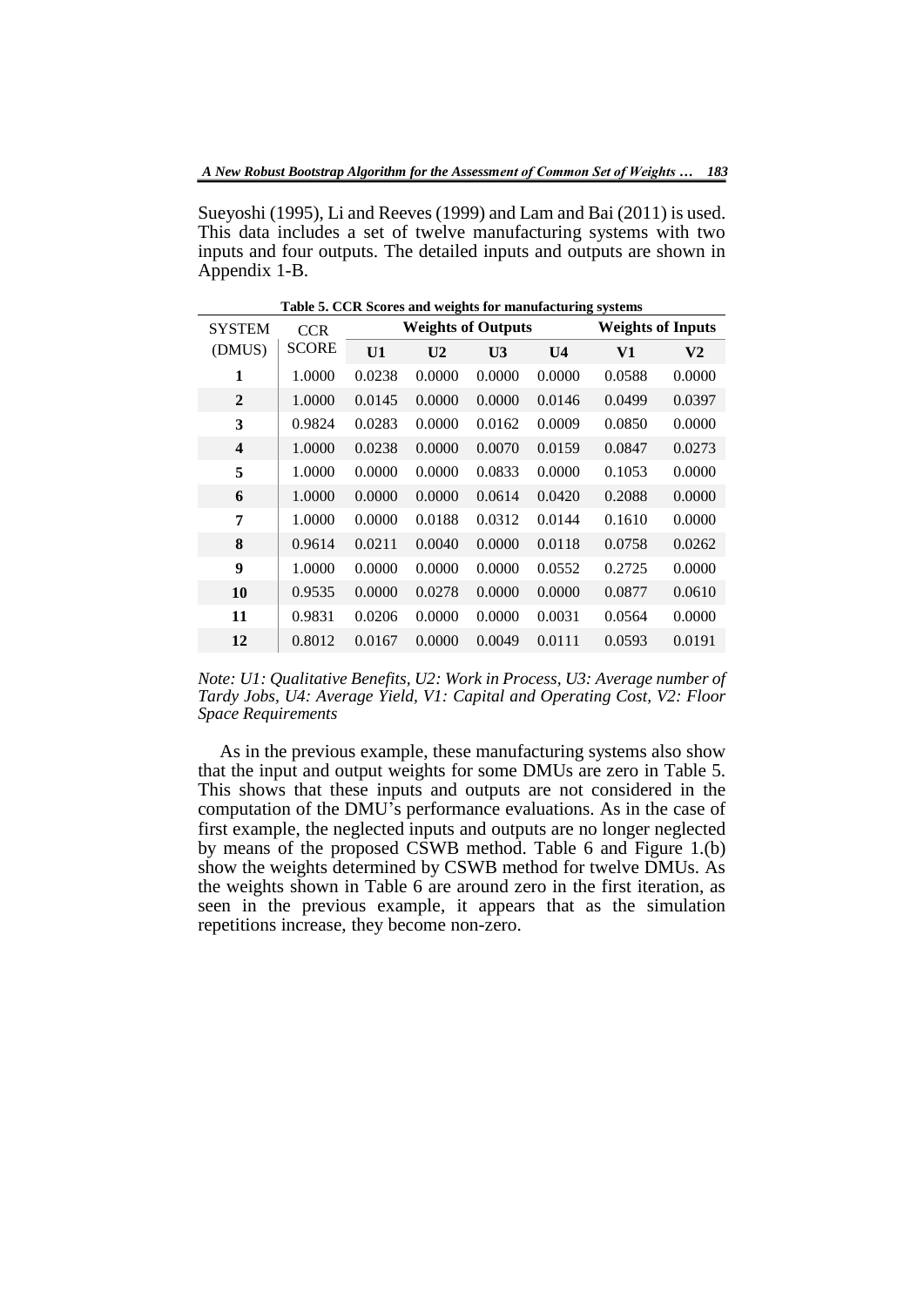|                   |        |                           |                   |                | Table 6. Common weights based on CSWD for manufacturing systems |                |
|-------------------|--------|---------------------------|-------------------|----------------|-----------------------------------------------------------------|----------------|
| Number of         |        | <b>Weights of Outputs</b> | Weights of Inputs |                |                                                                 |                |
| Repetition<br>(B) | U1     | U <sub>2</sub>            | U <sub>3</sub>    | U <sub>4</sub> | V1                                                              | V <sub>2</sub> |
| 5                 | 0.0000 | 0.0000                    | 0.0000            | 0.0000         | 0.0001                                                          | 0.0001         |
| 25                | 0.0001 | 0.0000                    | 0.0001            | 0.0001         | 0.0006                                                          | 0.0004         |
| 100               | 0.0003 | 0.0001                    | 0.0005            | 0.0003         | 0.0022                                                          | 0.0018         |
| 250               | 0.0007 | 0.0003                    | 0.0013            | 0.0009         | 0.0055                                                          | 0.0044         |
| 500               | 0.0014 | 0.0007                    | 0.0026            | 0.0017         | 0.0108                                                          | 0.0088         |
| 1000              | 0.0027 | 0.0014                    | 0.0051            | 0.0034         | 0.0212                                                          | 0.0178         |
| 1500              | 0.0041 | 0.0020                    | 0.0077            | 0.0051         | 0.0317                                                          | 0.0267         |
| 2000              | 0.0055 | 0.0027                    | 0.0102            | 0.0068         | 0.0421                                                          | 0.0357         |
|                   |        |                           |                   |                |                                                                 |                |

**Table 6. Common weights based on CSWB for manufacturing systems**

After 2000 repetitions, the efficiency scores obtained through the CSWB weights are shown in Table 7.

| <b>SYSTEM</b>  | NUMBER OF REPETITION $(B)$ |        |        |        |        |        |        |
|----------------|----------------------------|--------|--------|--------|--------|--------|--------|
| (DMUS)         | 5                          | 25     | 250    | 500    | 1000   | 1500   | 2000   |
| 1              | 0.7507                     | 0.7767 | 0.7748 | 0.7772 | 0.7807 | 0.7817 | 0.7822 |
| $\overline{2}$ | 0.7363                     | 0.7613 | 0.7600 | 0.7625 | 0.7661 | 0.7673 | 0.7678 |
| 3              | 0.7614                     | 0.7780 | 0.7819 | 0.7829 | 0.7841 | 0.7842 | 0.7841 |
| $\overline{4}$ | 0.8274                     | 0.8480 | 0.8519 | 0.8539 | 0.8565 | 0.8572 | 0.8573 |
| 5              | 0.8395                     | 0.8625 | 0.8687 | 0.8704 | 0.8728 | 0.8733 | 0.8733 |
| 6              | 0.7035                     | 0.6976 | 0.6960 | 0.6952 | 0.6930 | 0.6921 | 0.6913 |
| 7              | 0.7397                     | 0.7382 | 0.7371 | 0.7365 | 0.7347 | 0.7339 | 0.7332 |
| 8              | 0.7106                     | 0.7237 | 0.7204 | 0.7214 | 0.7225 | 0.7227 | 0.7227 |
| 9              | 0.4763                     | 0.4563 | 0.4462 | 0.4449 | 0.4420 | 0.4409 | 0.4400 |
| 10             | 0.6183                     | 0.6235 | 0.6189 | 0.6190 | 0.6186 | 0.6182 | 0.6177 |
| 11             | 0.6900                     | 0.7095 | 0.7067 | 0.7082 | 0.7105 | 0.7111 | 0.7114 |
| 12             | 0.6440                     | 0.6604 | 0.6640 | 0.6653 | 0.6670 | 0.6674 | 0.6675 |

**Table 7. Efficiency results for manufacturing systems**

A Spearman correlation test is applied for detailed investigation of the relation among the efficiency scores of the previous three methods in the literature. According to the test results given in Table 8, the correlation between the efficiency scores of other methods is significant at the 0.01 level. Because these methods have given in similar results, our proposed approach is beneficial and will give consistent assessment results.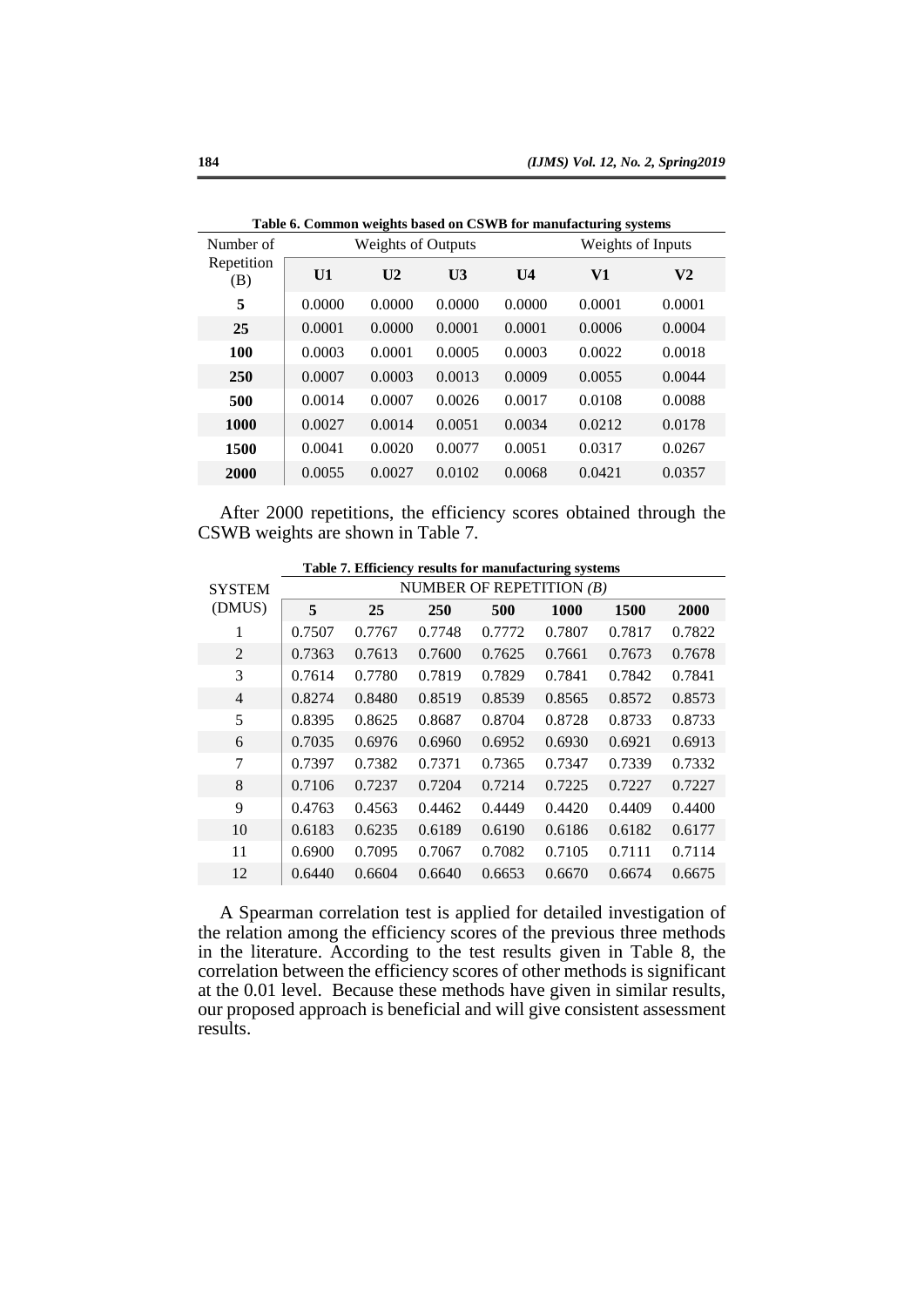| Table 8. Correlation results for manufacturing system |                                |  |  |  |  |  |  |
|-------------------------------------------------------|--------------------------------|--|--|--|--|--|--|
| <b>MODEL</b>                                          | <b>CORRELATION COEFFICIENT</b> |  |  |  |  |  |  |
| PDM Model 1 Lin et al. (2016)                         | 98.54%                         |  |  |  |  |  |  |
| PDM Model 2 Lin et al. (2016)                         | 98.43%                         |  |  |  |  |  |  |
| Lin et al. $(2016)$                                   | 98.31%                         |  |  |  |  |  |  |



### (a) Common weights for forest districts

**Figure 1.Common weights for forest districts and manufacturing systems**

### **Conclusion and Discussion**

Ī

The weights may change in order to maximize the relative efficiency scores in DEA. Some of the weights of their inputs and outputs could be 0 or very close to 0. Thus, they cannot be taken into account in the assessment of the performance of some DMUs. Inputs and outputs are assigned the common weights for all DMUs via the proposed robust bootstrap algorithm. In addition, all inputs and outputs will be included in the performance evaluation due to the weights greater than zero, and all of them are the same for all DMUs. The Bootstrap method is based on the law of large numbers of statistics and the central limit theory. Problematic data was imagined as a population and generated finite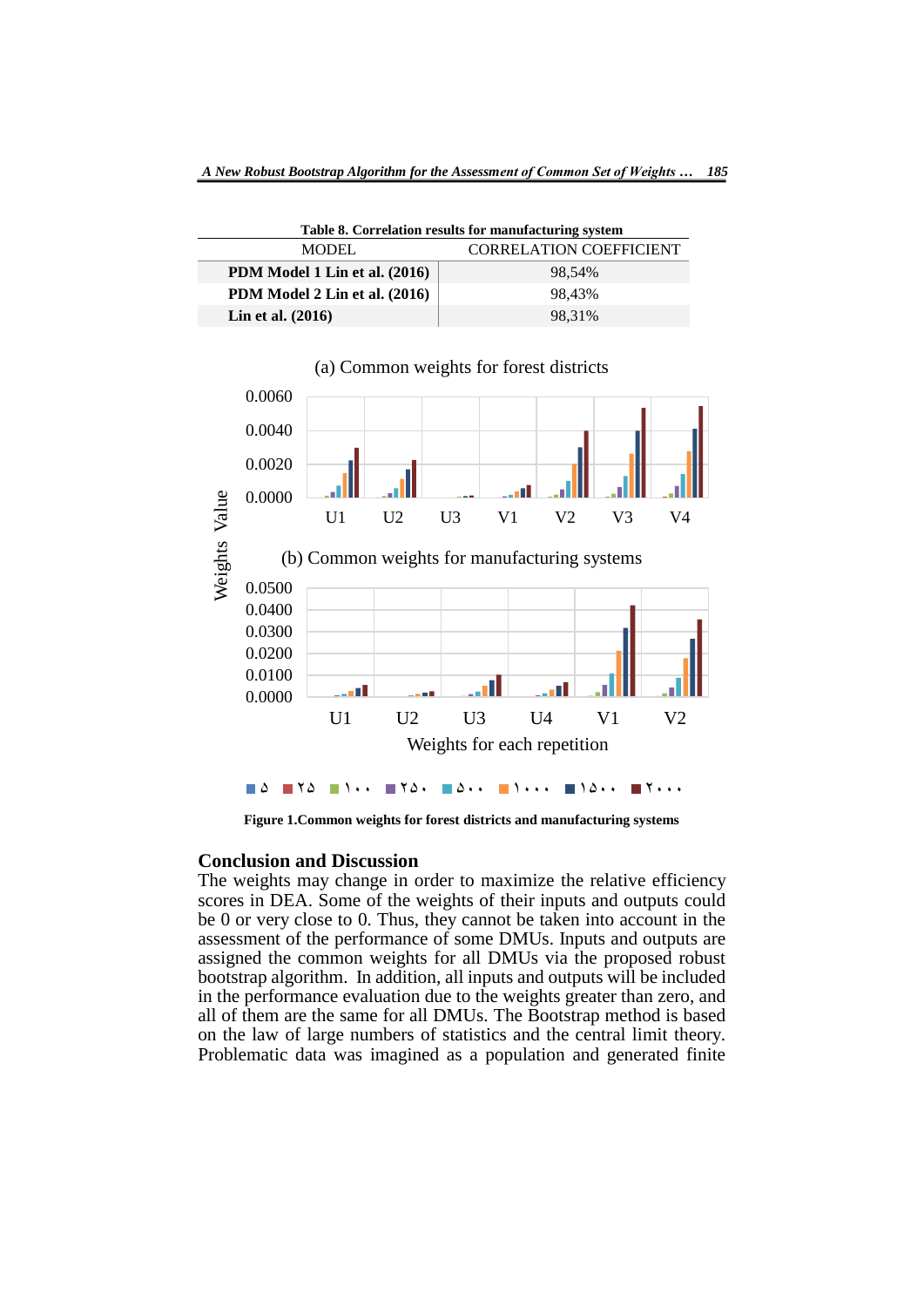number of samples with replacement by Bootstrap method. All of them are possible samples. Thus, weights of inputs and outputs get more reliable and realistic. In this study, the number of resampling was set at 2000 iterations. Optimum resampling number may be studied by future studies. However, it can be said that as the number of resampling increases, weights converge to more stable values due to the law of large numbers. This is seen experimentally in Tables 2 and 5 and in Figures 1. Therefore, decision-makers were prevented from objecting to different weights of DEA models, and more balanced weights were obtained. All inputs and outputs in the performance calculations were also taken into account, too.

#### **References**

- Adler, N., Friedman, L., & Sinuany-Stern, Z. (2002). Review of ranking methods in the data envelopment analysis context. *European journal of operational research*, *140*(2), 249-265.
- Andersen, P., & Petersen, N. C. (1993). A procedure for ranking efficient units in data envelopment analysis. *Management science*, *39*(10), 1261-1264.
- Alp, İ. (2016). Another way to determine weights of balanced performance evaluations. *Dumlupinar University Journal of Social Science, (Special Issue of ICEBSS), 151-161.*
- Angulo-Meza, L., & Lins, M. P. E. (2002). Review of methods for increasing discrimination in data envelopment analysis. *Annals of Operations Research*, *116*(1-4), 225-242.
- Bal, H., & Örkcü, H. H. (2011). A new mathematical programming approach to multi-group classification problems. *Computers & Operations Research*, *38*(1), 105-111.
- Casella, G. (2003). Introduction to the Silver Anniversary of the Bootstrap. *Statistical Science*, *18*(2), 133-134.
- Charnes, A., Cooper, W. W., & Rhodes, E. (1978). Measuring the efficiency of decision making units. *European journal of operational research*, *2*(6), 429-444.
- Chernick, M. R. (2008). Bootstrap methods: a guide for practitioners and researchers. New York. ISBN 978-0-471-75621-7.
- Cook, W. D., & Zhu, J. (2007). Within-group common weights in DEA: An analysis of power plant efficiency. *European Journal of Operational Research*, *178*(1), 207-216.
- Cooper, W. W., & Tone, K. (1997). Measures of inefficiency in data envelopment analysis and stochastic frontier estimation. *European Journal of Operational Research*, *99*(1), 72-88.
- Daniel, W. W. (1990). Applied nonparametric statistics. Boston: Duxbury/Thomson Learning.
- Doyle, J., & Green, R. (1994). Efficiency and cross-efficiency in DEA: Derivations, meanings and uses. *Journal of the operational research society*, *45*(5), 567-578.
- Efron, B. (1982). The jackknife, the bootstrap and other resampling plans.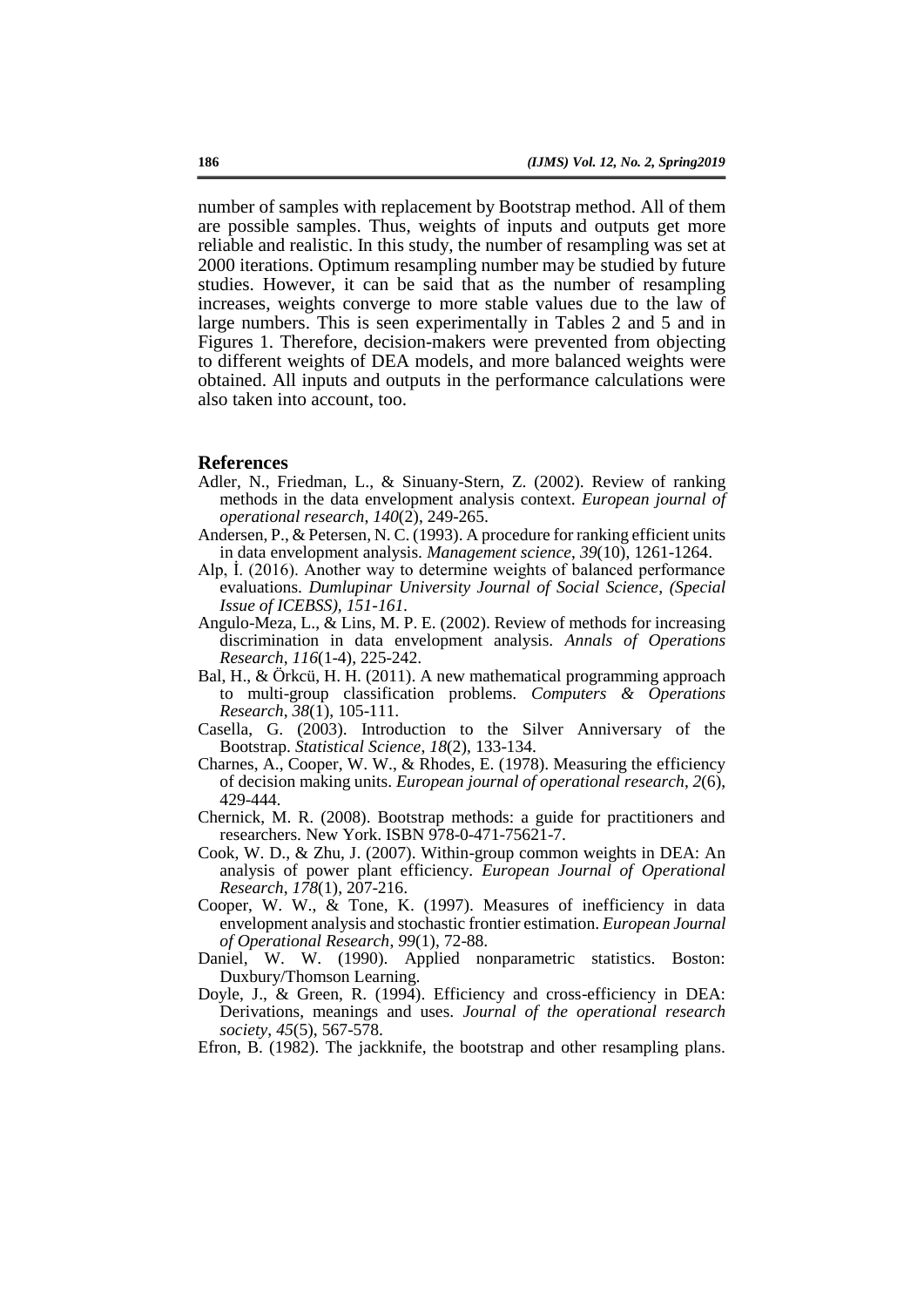Society for industrial and applied mathematics, Philadelphia, PA.

- Efron, B., Tibshirani, R.J., (1993). An Introduction to the Bootstrap. London: Chapman and Hall.
- Fisher RA. (1935). The Design of Experiments. New York: Hafner
- Friedman, L., & Sinuany-Stern, Z. (1997). Scaling units via the canonical correlation analysis in the DEA context. *European Journal of Operational Research*, *100*(3), 629-637.
- Ganley, J. A., & Cubbin, J. S. (1992). Public sector efficiency measurement: Applications of data envelopment analysis. North-Holland, Amsterdam, Elsevier Science Publishers.
- Kao, C., & Hung, H. T. (2005). Data envelopment analysis with common weights: the compromise solution approach. *Journal of the Operational Research Society*, *56*(10), 1196-1203.
- Lam, K. F., & Bai, F. (2011). Minimizing deviations of input and output weights from their means in data envelopment analysis. *Computers & Industrial Engineering*, *60*(4), 527-533.
- Li, X. B., & Reeves, G. R. (1999). A multiple criteria approach to data envelopment analysis. *European Journal of Operational Research*, *115*(3), 507-517.
- Lin, R., Chen, Z., & Xiong, W. (2016). An iterative method for determining weights in cross efficiency evaluation. *Computers & Industrial Engineering*, *101*, 91-102.
- Liu, F. H. F., & Peng, H. H. (2008). Ranking of units on the DEA frontier with common weights. *Computers & Operations Research*, *35*(5), 1624-1637.
- Makui, A., Alinezhad, A., Kiani Mavi, R., & Zohrehbandian, M. (2008). A goal programming method for finding common weights in DEA with an improved discriminating power for efficiency. *Journal of Industrial and Systems Engineering*, *1*(4), 293-303.
- Mecit, E. D., & Alp, I. (2013). A new proposed model of restricted data envelopment analysis by correlation coefficients. *Applied Mathematical Modelling*, *37*(5), 3407-3425.
- Pigeot, I. (2001). The jackknife and bootstrap in biomedical research common principles and possible pitfalls. *Drug information journal*, *35*(4), 1431-1443.
- Pitman, E. J. (1937). Significance tests which may be applied to samples from any populations. *Supplement to the Journal of the Royal Statistical Society, 4*(1), 119-130.
- Pitman, E. J. G. (1938). Significance tests which may be applied to samples from any populations: III. The analysis of variance test. *Biometrika, 29*(3/4), 322-335.
- Podinovski, V. V., & Thanassoulis, E. (2007). Improving discrimination in data envelopment analysis: Some practical suggestions. *Journal of Productivity Analysis*, *28*(1-2), 117-126.
- Quenouille, M. H. (1949). Approximate tests of correlation in time-series. Journal Of The Royal Statistical Society Series B-Statistical Methodology, 11(1), 68-84.
- Roll, Y., Cook, W. D., & Golany, B. (1991). Controlling factor weights in data envelopment analysis. *IIE transactions*, *23*(1), 2-9.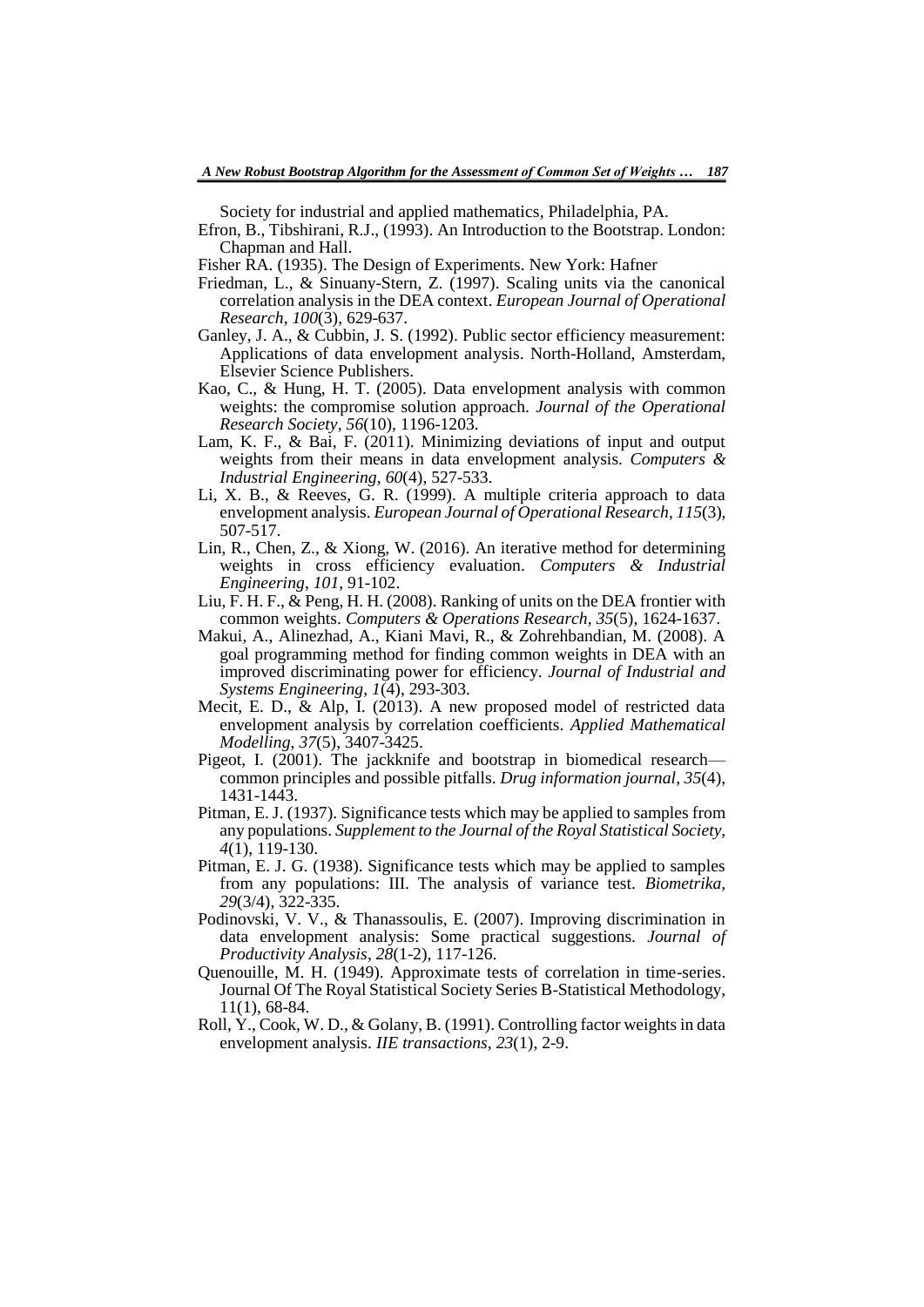- Shang, J., & Sueyoshi, T. (1995). A unified framework for the selection of a flexible manufacturing system. *European Journal of Operational Research*, *85*(2), 297-315.
- Sinuany-Stern, Z., & Friedman, L. (1998). DEA and the discriminant analysis of ratios for ranking units. *European Journal of Operational Research*, *111*(3), 470-478.
- Sinuany-Stern, Z., Mehrez, A., & Barboy, A. (1994). Academic departments efficiency via DEA. *Computers & Operations Research*, *21*(5), 543-556.
- Thompson, R. G., Langemeier, L. N., Lee, C. T., Lee, E., & Thrall, R. M. (1990). The role of multiplier bounds in efficiency analysis with application to Kansas farming. *Journal of econometrics*, *46*(1-2), 93-108.
- Torgersen, A. M., Førsund, F. R., & Kittelsen, S. A. (1996). Slack-adjusted efficiency measures and ranking of efficient units. *Journal of Productivity Analysis*, *7*(4), 379-398.
- Troutt, M. D. (1995). A maximum decisional efficiency estimation principle. *Management Science*, *41*(1), 76-82.
- Wong, Y. H., & Beasley, J. E. (1990). Restricting weight flexibility in data envelopment analysis. *Journal of the Operational Research Society*, *41*(9), 829-835.